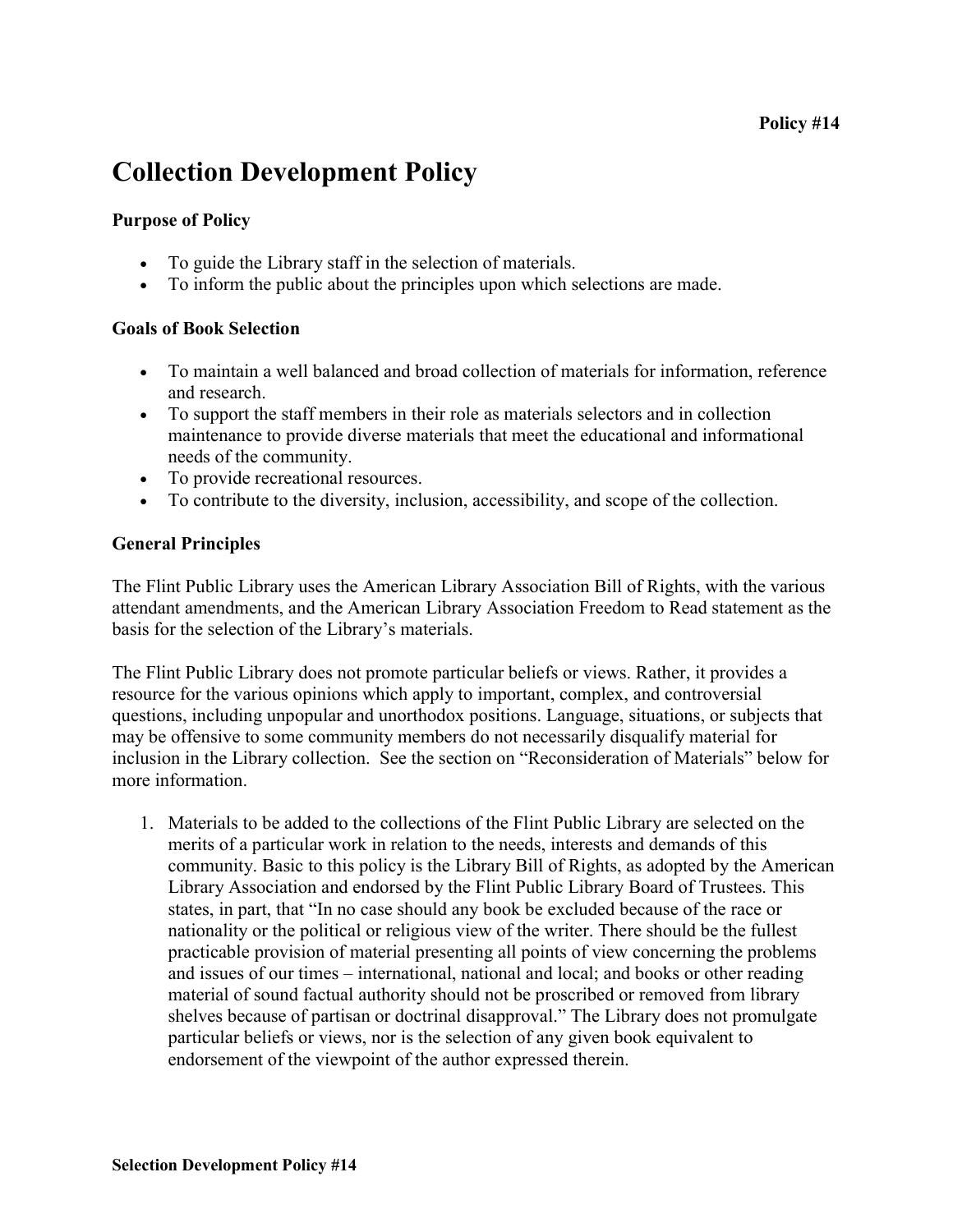- 2. Responsibility for the reading of children rests with their parents or legal guardians. Selection should not be inhibited by the possibility that books may inadvertently come into the possession of children.
- 3. Materials containing sex, violence or profane language should not be automatically rejected. Selections should provide the fullest points of view and are made on the basis of whether the book presents life in its true proportions, or whether characters and situations are realistically presented, or whether the book has literary merit.
- 4. Based on the services it is expected to perform, it is the responsibility of this Library to provide circulating, reference and research material for both the diverse general public of this community as well as students, at all levels of formal and informal education.

# Specific Principles for Selection

The following principles will help to condition selection:

- 1. Contemporary significance or permanent value.
- 2. Accuracy.
- 3. Authority of author.
- 4. Relation of work to existing collection.
- 5. Price, quality of binding, format and ease of use.
- 6. Scarcity of information in subject area.
- 7. Availability of material elsewhere through Interlibrary loan services.
- 8. Popular demand The Library should make available materials for enlightenment and recreation even if not enduring in value, interest or accuracy. A representative sampling of experimental or short-lived material should be purchased.

# Specific Criteria for Selection

# Adult Non-Fiction:

Chief points considered are readability of material, authenticity of factual matter presented, quality of writing, cost, format, existing Library holdings, and suitability of material to the community. Non-fiction may be excluded for inaccurate information, lack of integrity, sensationalism, intent to indicate hatred or intolerance, and text material of too limited or specialized a nature.

Titles are selected on the basis of the content as a whole and without regard to the personal history of the author. Important books of all persuasions should be carried. In no case is any book included or excluded merely because of the race or nationality, or the political or religious views of the writer. In the case of controversial questions, variety and balance of opinion are sought whenever available.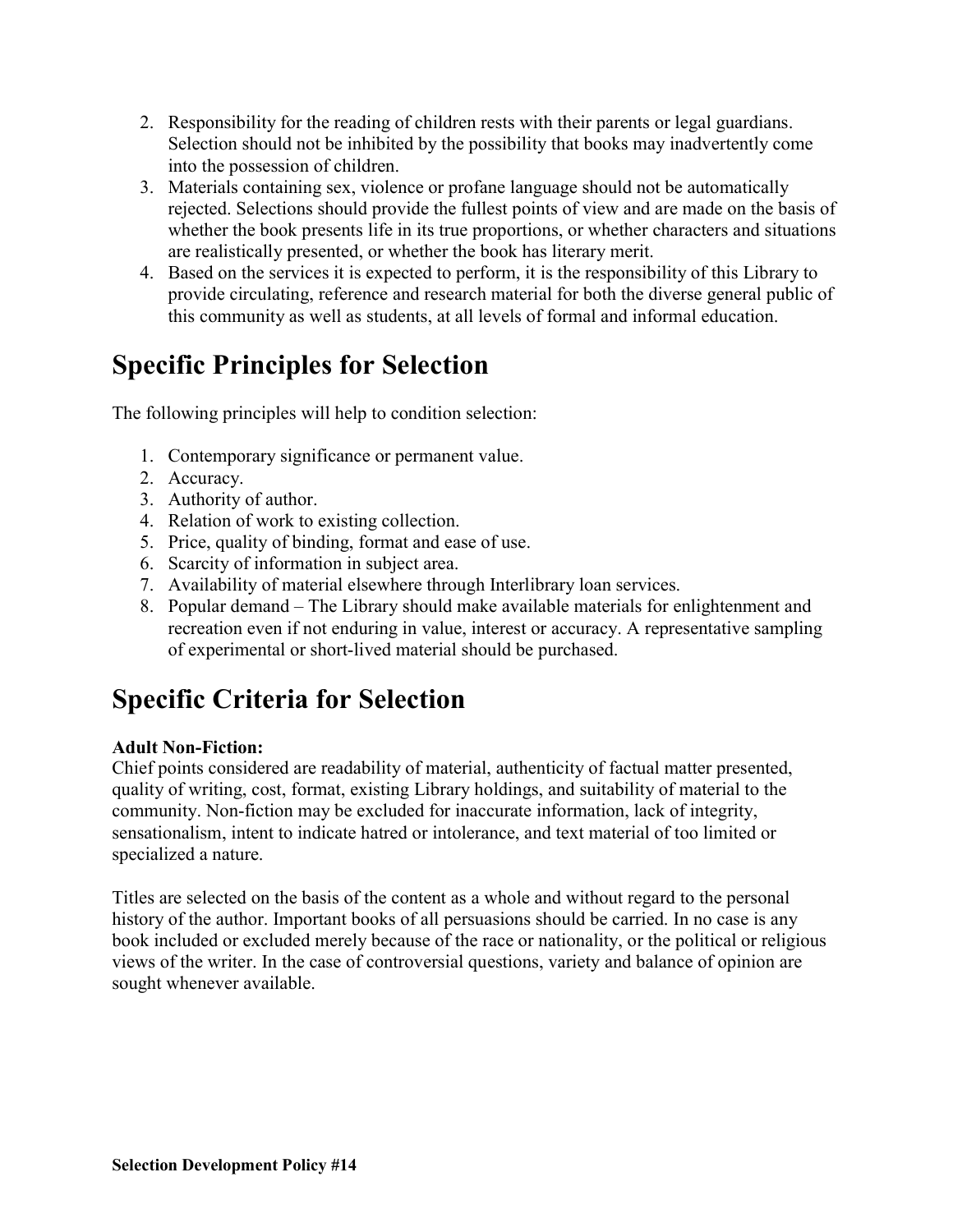## Adult Fiction:

Selection of adult fiction is made with reference to one or more of these criteria:

- 1. It should contribute positively to the individual's awareness of self, community or social heritage.
- 2. It should contribute to the value of the Library's collection as a whole by representing all types and styles of literature.
- 3. It should provide reading for recreational and creative use of leisure time.

Serious works which present an honest aspect of life are not excluded for frankness of expression.

## Young Adult Materials:

The teen collection consists of material considered to be of particular interest to adolescents, particularly in grades 7-12. Materials are selected for this collection to broaden the horizons of teens, help them to cope with the problems of adolescence, and encourage leisure reading. To fulfill these needs, the collection will inevitably include materials on controversial or sensitive topics. Because of the wide range of maturity and reading levels among individual teens, the suitability of any particular item must be determined on an individual basis by the parent or guardian of that teen. It is not intended to be a comprehensive collection serving all the needs and interests of teens, nor is it the Library's intention that teens should be confined to the use of this material.

#### Children's Materials:

The first objective in selecting children's materials is to encourage the child's joy in reading and in being read to. Books are selected which offer adventure of mind and spirit to the growing child, cultivating an appreciation of literature both oral and written, and encouraging the creative use of leisure time by inquiring minds. Special attention is given to books of use and value to parents, caregivers, teachers, or other adults working with children.

The Public Library does not provide basic texts or materials needed in quantity for school work. It accepts as its responsibility the provision of supplemental materials of varied kinds to enrich the resources available to the individual student and teacher.

#### Non-Book Materials

The Library recognizes the importance of non-book materials both as a supplement to its book collection and to its concept of service. Within budget limitations, various digital media formats such as CDs, videos, databases, streaming services, and other materials will be purchased in accordance with criteria outlined for adult, teen, and children's materials.

#### Reference Materials:

Factors considered in the selection of reference materials are authority, reliability, scope, treatment, arrangement, format, cost, and existing holdings.

#### Documents/Special Collections:

The Library collects and preserves documents primarily of local importance or historical value.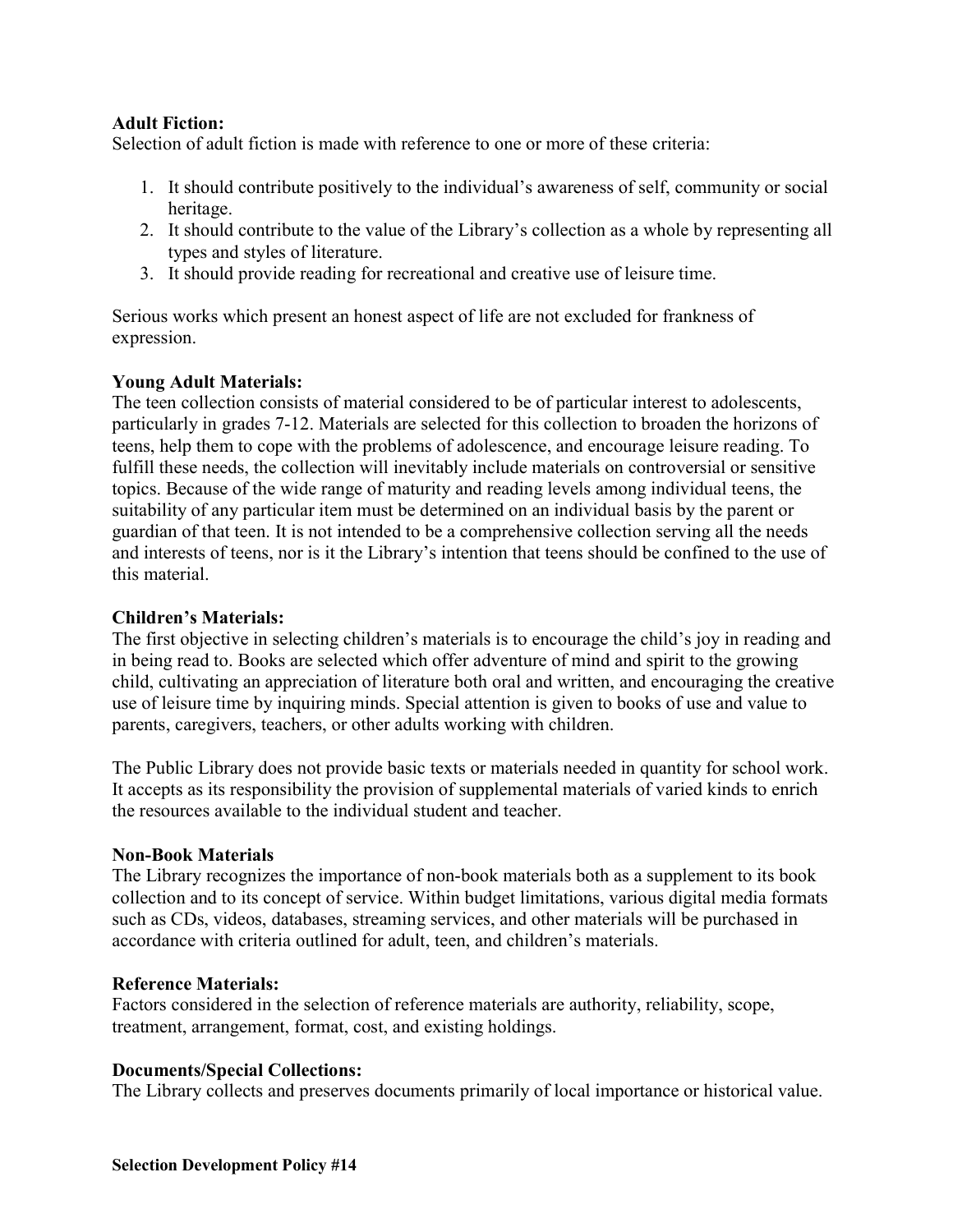#### Magazines and Newspapers:

Basic popular, general informational, and scholarly magazines are selected to supplement the book collection, bring book information up to date, and fill in areas where book resources are weak, inferior, or non-existent.

Newspapers are selected to meet reference and research needs of patrons, to provide current information, and to satisfy casual interest in current events. Local and national newspapers are supplied upon sufficient demand and within budget and space limitations.

#### **Gifts**

Please view our Gift and Donation Policy. Gifts accepted by the Flint Public Library are judged upon the same basis as purchased materials. They are considered with the explicit understanding that such factors as duplication, lack of community interest, processing costs or inadequate shelf space may prevent their addition to the collection or permanent retention on the shelves. Gifts are accepted with the understanding that the Library, if it cannot use them, may at any time dispose of them in any way it sees fit. Any conditions proposed to a gift must be formally accepted by the Flint Public Library Board of Trustees. No conditions may be imposed relating to any gift after its acceptance by the Library.

#### Suggestions for Purchase

The Flint Public Library accepts input from the community regarding the materials collection. All suggestions for purchase are subject to the same selection criteria as other materials and will not be automatically added to the collection. It is the Library's intent that suggestions for purchase be used to help the Library in developing collections that serve the interests and needs of the community.

#### Withdrawing

Materials are withdrawn regularly in accordance with the criteria for selection. Replacements are based on the same principles.

Stolen or mutilated materials will be replaced when deemed necessary to the maintenance of a well-rounded collection. Materials of marginal importance may not be replaced.

#### Reconsideration of Materials

The Flint Public Library recognizes that many materials are controversial and that any given item may offend some patrons. Selection of material will not be made on the basis of anticipated approval or disapproval, but solely on the basis of the principles stated in this selection policy.

Patrons requesting that material be withdrawn from the collection must complete a Material Reconsideration Form. The inquiry will be placed on the agenda of the next regular meeting of the Flint Public Library Board of Trustees. Their decision will be final.

Adopted: 11/08/93 Amended: 10/07/02 Revised: 08/12/14 Reviewed: 10/13/20 Amended: 03/14/22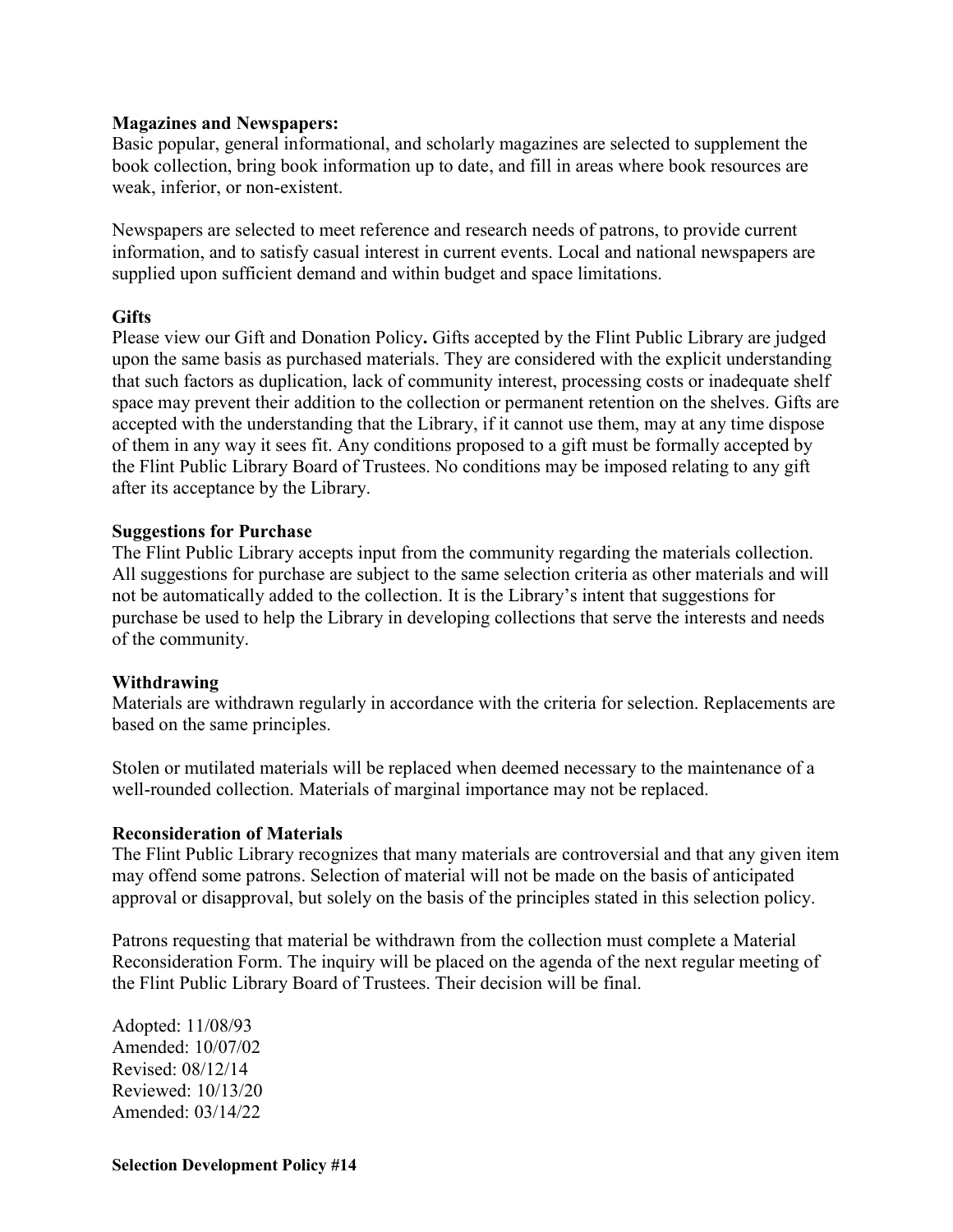# REQUEST FOR RECONSIDERATION OF LIBRARY MATERIALS

|                                                                                                           | AUTHOR                                                                                                          |  | Book Magazine Audio DVD Other |  |  |  |
|-----------------------------------------------------------------------------------------------------------|-----------------------------------------------------------------------------------------------------------------|--|-------------------------------|--|--|--|
|                                                                                                           |                                                                                                                 |  |                               |  |  |  |
|                                                                                                           | PUBLISHER                                                                                                       |  |                               |  |  |  |
|                                                                                                           |                                                                                                                 |  |                               |  |  |  |
|                                                                                                           |                                                                                                                 |  |                               |  |  |  |
|                                                                                                           |                                                                                                                 |  |                               |  |  |  |
| DO YOU REPRESENT: YOURSELF __ AN ORGANIZATION (NAME) ___________________________                          |                                                                                                                 |  |                               |  |  |  |
| To help the Trustees evaluate your concerns, please use the following questions to express your thoughts: |                                                                                                                 |  |                               |  |  |  |
| 1.                                                                                                        |                                                                                                                 |  |                               |  |  |  |
|                                                                                                           |                                                                                                                 |  |                               |  |  |  |
| 2.                                                                                                        | Did you read/view the entire work? ___________ If not, which parts have you read? ____________________________  |  |                               |  |  |  |
|                                                                                                           | 3. Is your objection to this material based upon personal exposure to it, upon reports you have heard, or both? |  |                               |  |  |  |
|                                                                                                           |                                                                                                                 |  |                               |  |  |  |
|                                                                                                           | SIGNATURE                                                                                                       |  |                               |  |  |  |
| DATE                                                                                                      |                                                                                                                 |  |                               |  |  |  |